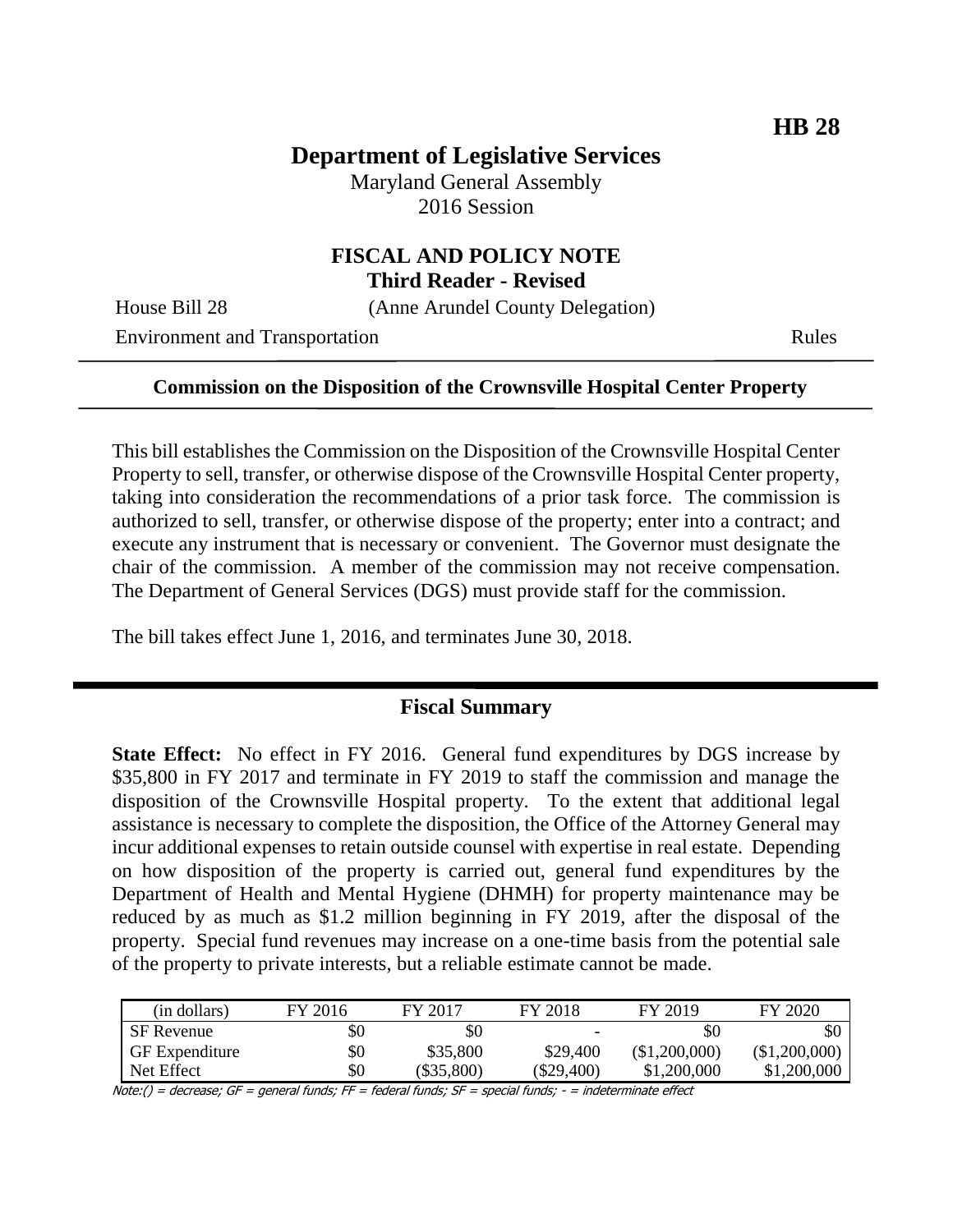**Local Effect:** None. Anne Arundel County has indicated that it has no interest in assuming ownership of the property. However, if the property is ultimately sold to a private developer, the county may experience direct and indirect economic benefits from its development over the long term.

**Small Business Effect:** None.

# **Analysis**

**Current Law:** Each State agency must notify the Maryland Department of Planning (MDP) in writing of any real property that is in excess of the agency's needs. Upon receiving such notification, MDP must:

- study the proper disposition of the property;
- determine whether any local government or unit of State government is interested in the property; and
- make an appropriate recommendation on the disposal of the property to the agency and to the Board of Public Works (BPW).

Statute requires specific information that must be included in the written notification to MDP, and MDP is required to notify the following parties when it receives notification of excess property from a State agency:

- specified committees of the General Assembly;
- members of the General Assembly who represent the district in which the property is located; and
- owners of adjacent property.

**Background:** Crownsville Hospital Center opened in the early 1900s and was originally called the "Asylum for the Negro Insane." Located in Anne Arundel County, the property served as a State-run psychiatric hospital until it was closed in June 2004. Due to the size and historical significance of the Crownsville Hospital Center, MDP has been involved in the disposition process of the property. When DHMH closed the Crownsville Hospital Center, it provided MDP with appropriate notification regarding excess property, which includes 544 acres and 69 buildings, three-quarters of which are vacant. It is projected that DHMH will spend \$1.2 million on security and maintenance for the property in fiscal 2016.

The 200 patients residing at the hospital at the time of closure were transferred to other State hospital centers and community programs. However, the campus still has 10 tenants, including three nonprofit behavioral health providers operating beds to serve adults and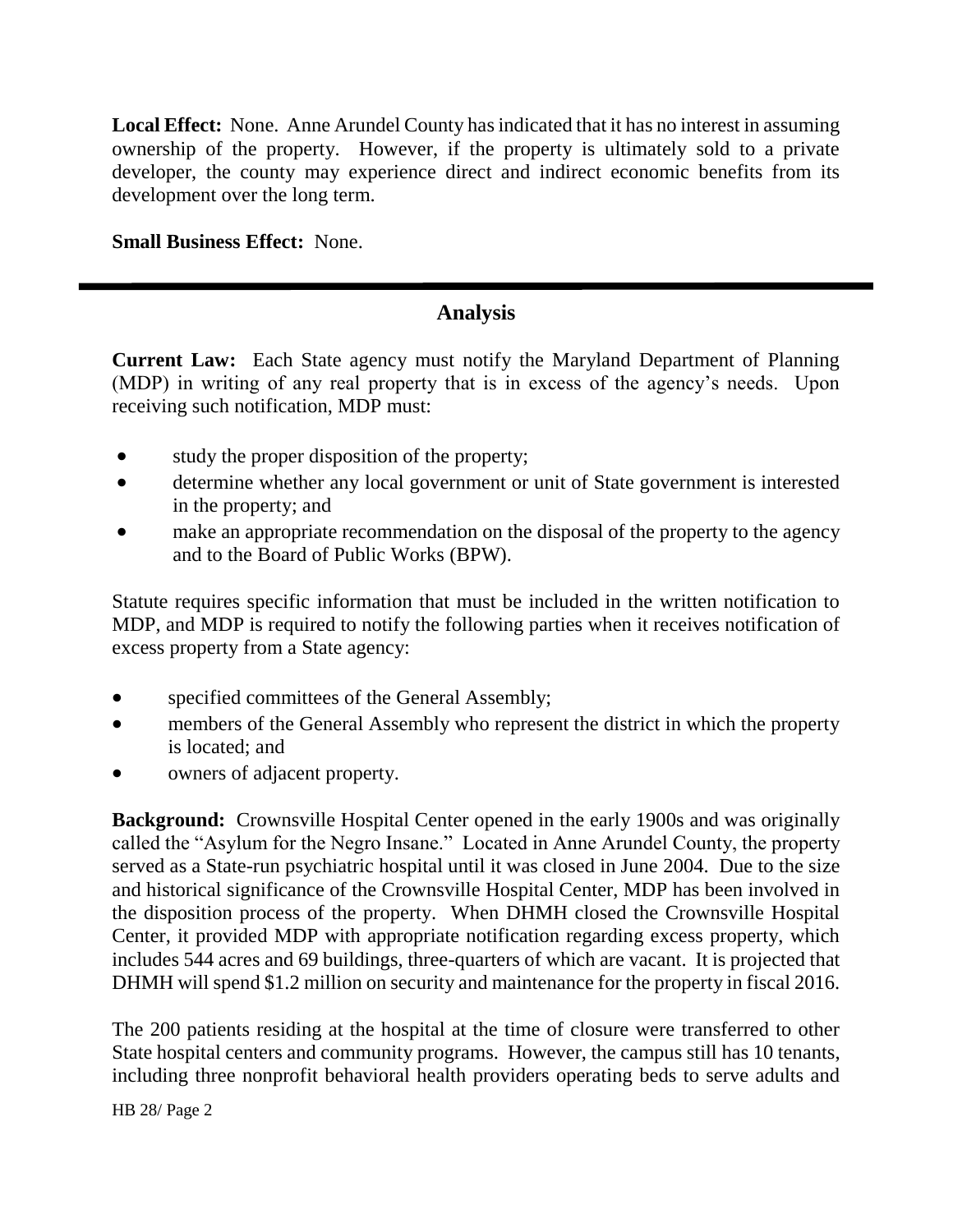children with mental illness or addictions. The Maryland Environmental Service (MES) operates the State-owned water and sewer systems located on the Crownsville property. These systems serve the former hospital campus, a Department of Housing and Community Development building, and several county-owned and privately owned properties adjacent to the campus. DHMH pays MES to operate and maintain the water and sewer systems. DHMH also contracts with Anne Arundel County for property maintenance in accordance with perpetual care standards in statute.

*Historic Significance:* In 2000, MDP's Maryland Historical Trust (MHT) used information gathered from a 1986 historic resource survey to make a formal finding that the property is eligible for listing in the Maryland Register of Historic Properties and the National Register of Historic Places. This determination means that DHMH has several restrictions when transferring the property, including (1) avoiding, reducing, or mitigating adverse effects to the historic district; (2) consulting with the public; and (3) completing historical mitigation if it does proceed with adverse action. Examples of adverse action are demolition of historic buildings or the transfer of the property out of State control without easements or other restrictions to ensure long-term preservation. MHT advises that, since the original finding of eligibility for listing in the Maryland and national registers was based on research and standards that are now 30 years old, a new evaluation is likely necessary.

The Maryland State Clearinghouse for Intergovernmental Assistance (Clearinghouse) also completed a review of the property and has been directly involved in the disposition process. The Clearinghouse review began by convening an interagency committee in 2007 with representatives from MDP, DHMH, DGS, the Maryland Department of Transportation, the former Department of Business and Economic Development, and MES. The workgroup established guiding principles that were used to evaluate proposals of interest in the Crownsville property from other State agencies. At that time, the committee concluded that the proposed State uses did not meet the guiding principles and, thus, recommended that a request for expressions of interest (REOI) be issued.

This REOI was issued in 2008 by DGS and DHMH; it garnered 11 proposals, 4 of which were selected for consideration. However, negotiations ultimately failed, and there was no final agreement. As there have been no negotiations since 2009, the property is still in DHMH possession. On December 7, 2009, the Clearinghouse issued a formal recommendation for transfer of the property. The recommendation's guiding principles focused on minimizing short- and long-term costs to the State, maximizing the return to the State, and limiting the intensity of uses on the site. The recommendation was valid for a period of three years, so it is likely that the recommendation needs to be revisited and updated.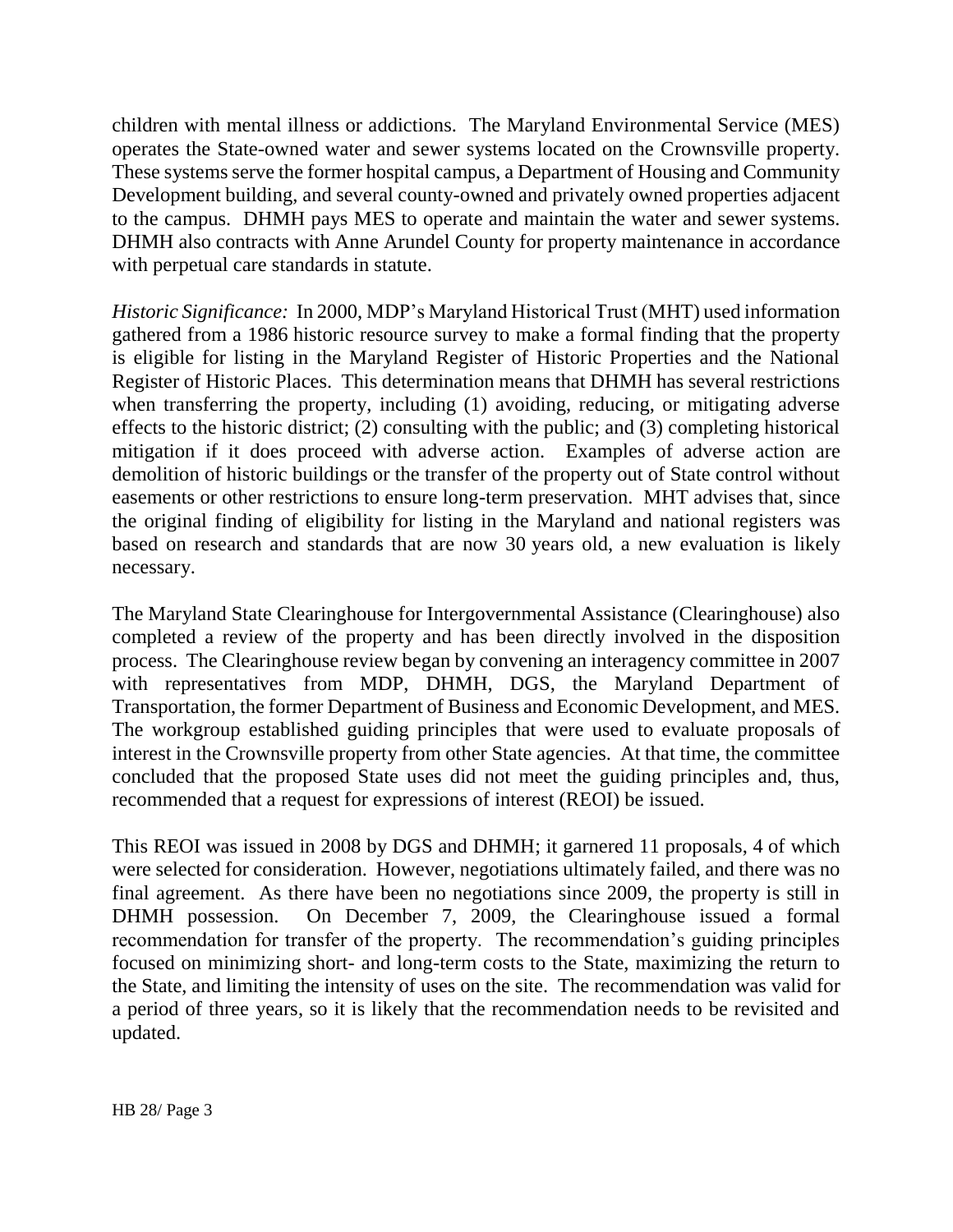*Crownsville Hospital Cemetery:* The Crownsville Hospital Center campus has an area known as the Crownsville Hospital Cemetery. In 1926, the first person was laid to rest, and in 1958, the last known burial took place. It is estimated that approximately 3,000 individuals were buried during the intervening years. Many individuals (both children and adults) who died at the hospital and had no relatives or friends were buried in this area. The Legislative Black Caucus held a hearing in September 2013 to discuss concerns about the Crownsville Hospital Cemetery and the treatment of African Americans at State hospitals. Concerned local residents expressed interest in having the cemetery history researched and publicized. Some hope that the site can serve as a memorial to honor former patients. Chapter 305 of 2014 established perpetual care maintenance requirements for the cemetery and required DHMH to publish an annual report about the implementation of the new law and the status of the cemetery.

In 2013, MHT provided DHMH with a draft Invitation for Bid for a Preservation Plan for Crownsville Cemetery. DHMH is moving forward with this plan and contracted with a professor from Howard Community College to conduct a remote sensing study (now completed) to determine the extent of the burials at the cemetery.

*Task Force:* The Task Force on the Disposition of the Crownsville Hospital Center Property was established by Chapter 394 of 2015 and issued its report on January 1, 2016, but "was not able to fully address" all of the issues it was charged with examining. The task force recommended immediate action to initiate the Clearinghouse review process, after which the property should be submitted to BPW for surplus approval. Once BPW approves the property as surplus, the task force recommended that one of the following recommendations be pursued:

- request that Anne Arundel County reconsider taking ownership of the property. The task force received written notice from the Anne Arundel County Executive that the county has no interest in taking possession of the property. If the county does not change its position, the task force recommends that DHMH should issue a request for proposals for the sale and redevelopment of the property;
- create a local development authority to dispose of the property, similar to those created in Cecil and Washington counties for the disposal of comparable properties; or
- establish a commission to dispose of the property and transfer the property to DGS.

The commission also recommended that the State conduct a feasibility study to prepare the property for disposition in case either of the last two options is pursued. This bill implements the third option.

HB 28/ Page 4 **State Fiscal Effect:** Several factors complicate the potential disposition of the Crownsville Hospital property, including: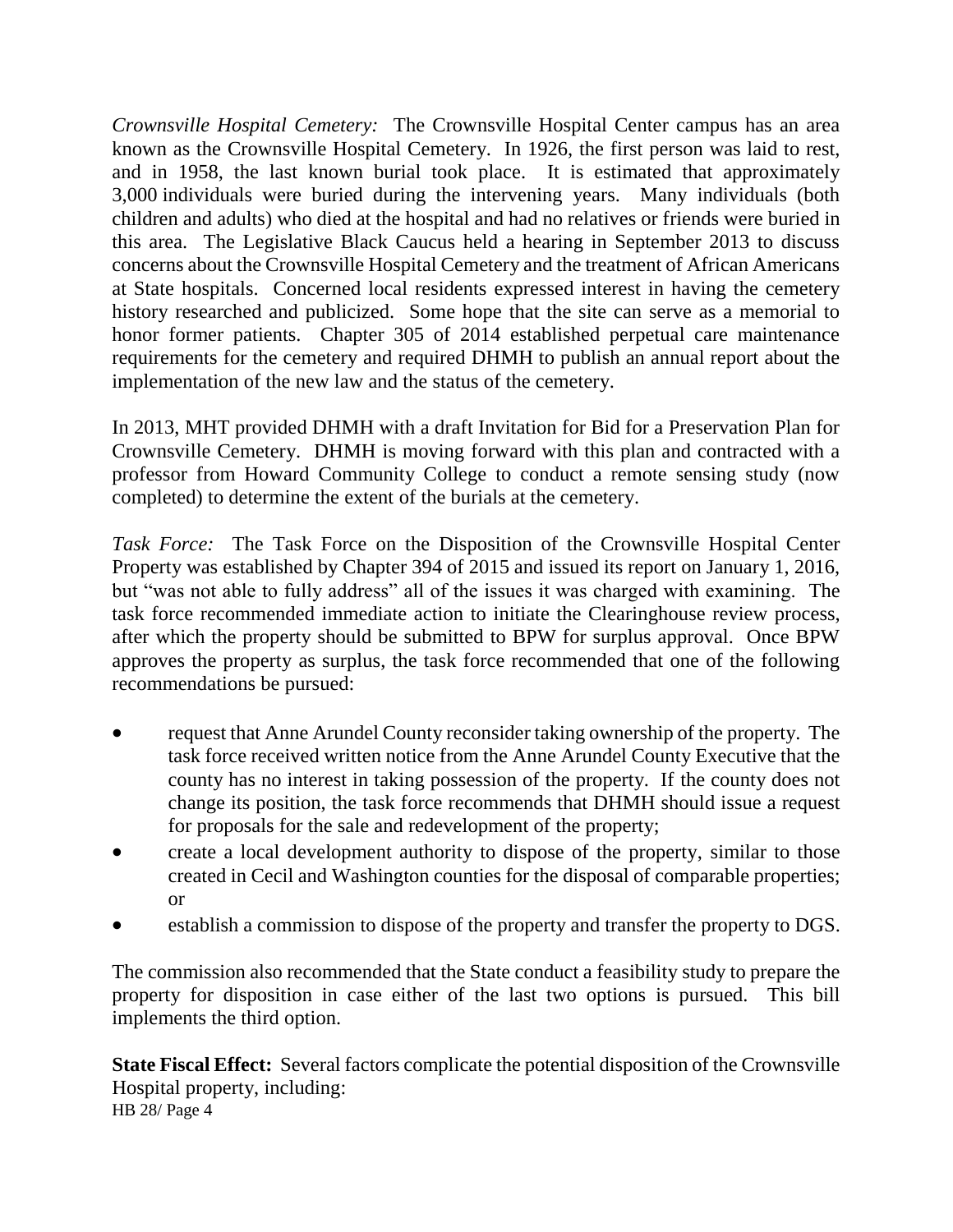- transferring ownership from DHMH to DGS;
- **•** leases with 10 different tenants on the property;
- the presence of U.S. Coast Guard and Maryland Institute for Emergency Medical Services Systems radio towers on the property;
- lead paint and asbestos in many of the hospital buildings and potentially in the ground;
- designation of many of the buildings as historic landmarks; and
- the historic significance of the Crownsville Hospital Cemetery.

To manage these multiple transactions and complicating factors, DGS's Office of Real Estate requires a part-time acquisition specialist, who will also staff the commission. Therefore, general fund expenditures increase by \$35,837 in fiscal 2017; although the bill is effective June 1, 2016, this estimate assumes a 30-day delay to fill the new position. This estimate includes a salary, fringe benefits, one-time start-up costs, and ongoing operating expenses.

| <b>Contractual Position</b>             | 0.5      |  |
|-----------------------------------------|----------|--|
| Salary and Fringe Benefits              | \$31,173 |  |
| <b>Operating Expenses</b>               | 4,664    |  |
| <b>Total FY 2017 State Expenditures</b> | \$35,837 |  |

This estimate does not include any health insurance costs that could be incurred for specified contractual employees under the State's implementation of the federal Patient Protection and Affordable Care Act.

Future year expenditures reflect a full salary with annual increases and employee turnover as well as annual increases in ongoing operating expenses. To the extent that additional legal assistance is necessary to complete the disposition, expenditures may further increase to retain outside counsel with expertise in real estate. Expenditures terminate in fiscal 2019 when the commission ceases operation; if the property is disposed of prior to that, expenditures may end sooner.

Depending on how disposition of the property is carried out, general fund expenditures by DHMH to maintain the Crownsville Hospital property may be eliminated or substantially reduced. DHMH advises that it generates insignificant revenue from current tenants on the property as most of the leases are for \$1. Therefore, there is no foregone lease revenue.

The Behavioral Health Administration advises that proceeds from the sale of Crownsville Hospital are payable to the Community Services Trust Fund, not the general fund.